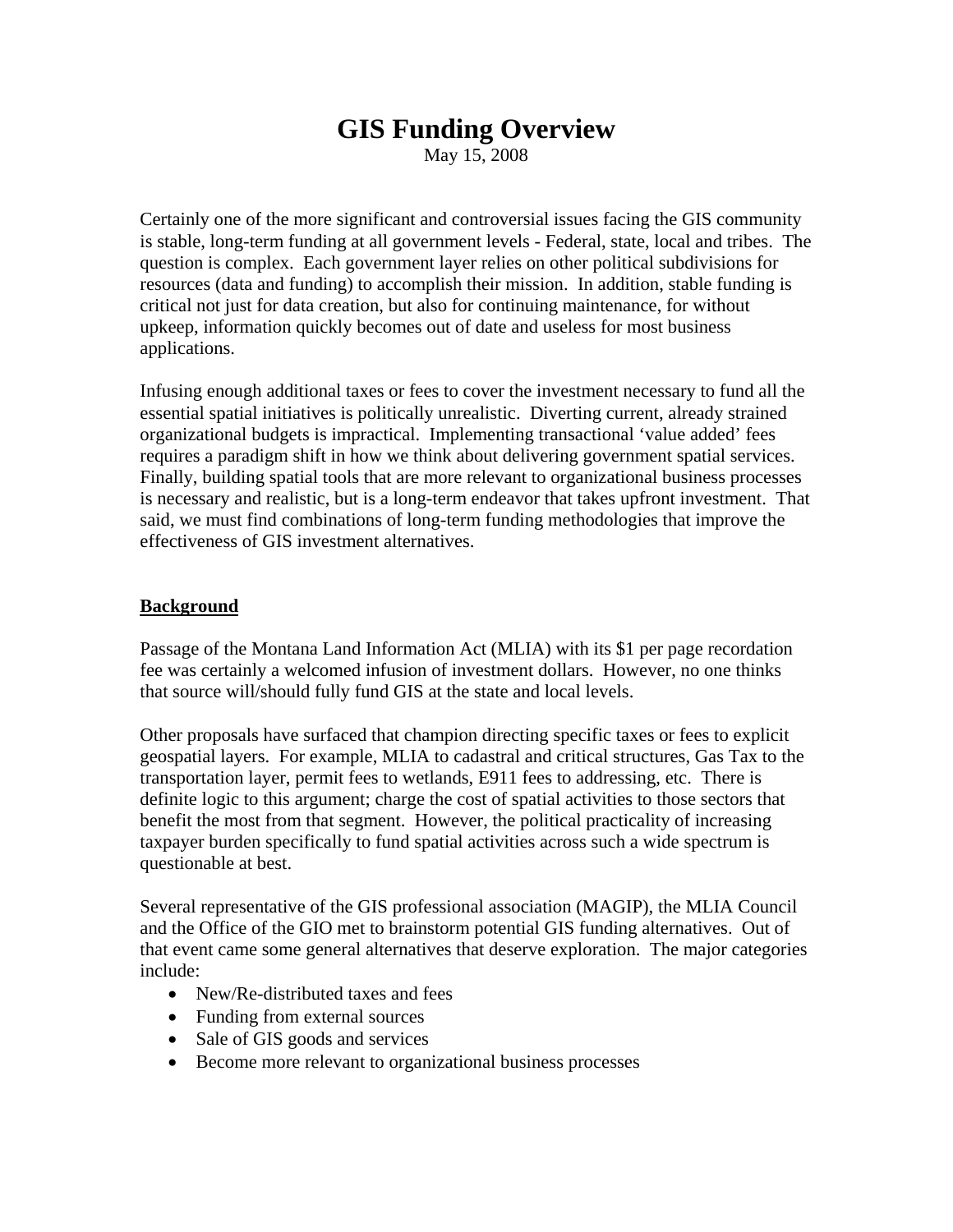# **Funding Options**

#### **Taxes and Fees**

Some taxes/fees are already in place that could be either re-distributed or increased specifically to support State and local GIS activities. In most cases, this would require legislative action and although that is problematic in the short-run, there may be some longer-term opportunities. However, one relatively straightforward, short-run opportunity is to review the MLIA funding distribution model.

Currently the statute requires 25% remain at the county level and transfers 75% to the State. Of the State's portion, \$240,000 goes for state GIS coordination activities and the remainder back to the GIS community through a granting process. The intent of the grant process is to re-distribute funds from larger State and local government entities to smaller jurisdictions/organizations, especially as they relate to statewide projects concurrently affecting multiple partners (e.g., master addressing).

Modifying the MLIA statue/rules to allow for a phased-in approach (over a biennium) that moves the allocation to 75% local and 25% State with no granting process seems reasonable. However, for a change to work there must be other funding mechanisms for state-level projects (Orthoimagery acquisition, maintenance of the cadastral, transportation and critical structures databases, etc.), and development of regional local government GIS Centers leveraging the 75% for smaller local governments. There also needs to be a mechanism for creating consortiums where Federal, State, local, tribal and private sector entities can participate in and fund projects having statewide implications.

## **External Sources**

With few exceptions, governments at all levels, local, state and federal, are experiencing funding shortages; typically facing increasing demand for services with steady or declining budgets. Any attempts to generate GIS funding using resources that might otherwise have benefited some other entity will be unpopular at best and at worst, intensify the already problematic sense of funding competitiveness.

However, there may be opportunities to use one time funding to build spatial infrastructure. For example, the State might use General Fund one-time-only (OTO) funding to build value added goods and services, where the monies generated from these goods and services (assuming there is a market and the State can "sell" the services) would partially fund the ongoing operations and maintenance of the data and applications. Partnerships between state and local government that invest OTO monies in building mutually beneficial service delivery structures could provide great long-term cost savings. However, to maintain the long-term integrity of this approach, any such partnership requires investing part of the savings back into the operation and maintenance of the spatially enabled support systems.

There is also the opportunity to present requests to move funding for core business level (e.g., Discovery Hub, cadastral and critical structures databases, etc.) initiatives to enterprise-level funding models. The question: Is spatial infrastructure a core business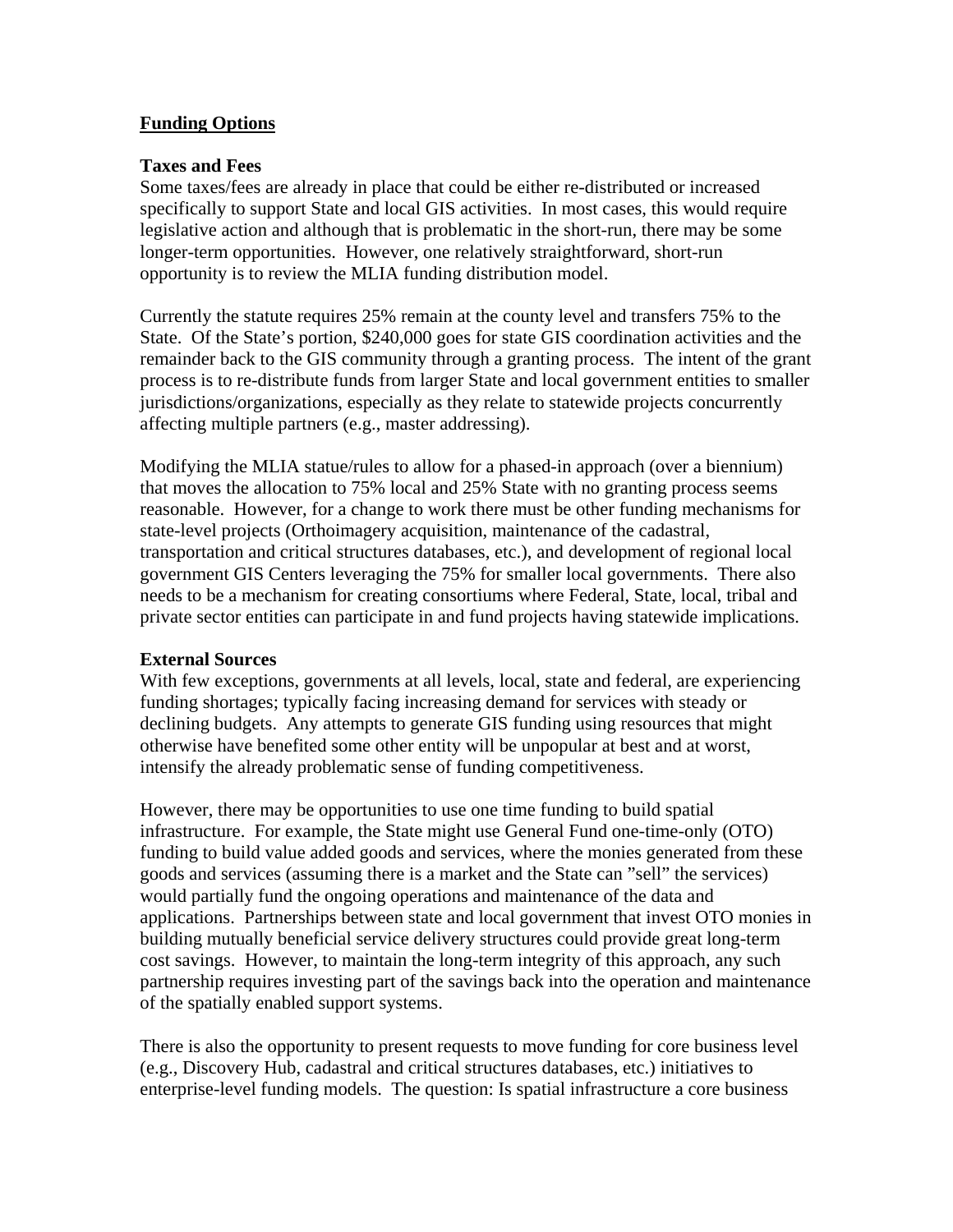function and if so, why is it not funded from general appropriations? Although there are notable exceptions such as Butte-Silverbow, Lewis & Clark and Yellowstone counties, and the departments of Natural Resources & Conservation and Revenue, the answer most jurisdictions give today is that GIS is nice to have, a great tool for public presentations, but not really a partner in their core business processes (it is not how they deliver service). Changing this mindset has a lot to do with the relevancy section below, but suffice it to say, it is a considerable shift in how business operations managers and GIS professionals normally think about what they do.

#### **Goods and Services**

There are already examples of this approach throughout State government. The FWP 'convenience fee' for purchasing a hunting/fishing license online (saving time and fuel), the ability for car dealers to immediately issue automobile temporary license permits (which helps their sale), and several others, are all well documented, successful examples of value added applications for which consumers are willing to pay extra. On the spatial side, short-term opportunities exist within the 50,000 visitors per month real property ownership (cadastral) application; both in terms of providing value added access for banks, title companies, realtors, etc. and as an advertising forum for these same groups. Longer term, applications supported by statewide mastering addressing, land cover, enhanced Orthoimagery, etc. all have potential for development of value added services.

However, this approach does raise issues of social justice, the proper role of government, and competition with the private sector.

The issues arise if we believe that government should only provide services that are necessary for the protection and welfare of all its citizens, and that the private sector will not likely provide. Therefore charging taxpayers an additional increment for any services would be improper. Moreover, if such services were truly needed for the protection and welfare of all citizens (that is, if they were "inherently governmental"), it would be unjust that only those who could afford to pay for them (the "rich") would have such access. Further, if they were not inherently governmental services, then government providers would be improperly competing with the private sector.

The other side of that argument is that government has adopted many 'fees for service' in order to "fairly" allocate the cost of delivering a benefit to the consumers of that service. For example, permit fees, gas tax, driver's license fees, hunting/fishing license cost, etc. The question taxpayers who do not benefit from the service ask is 'why they should pay for something they do not use'.

## **Relevancy**

Relevancy has to do with the application of spatial services to the organizational core business function. That is, as spatial operations become more pertinent to the organization's mission, funding for their underlining data and tools will be more readily available as a normal part of the entities' mission critical service delivery processes. As noted above, many such efforts are already underway and that trend will undoubtedly continue.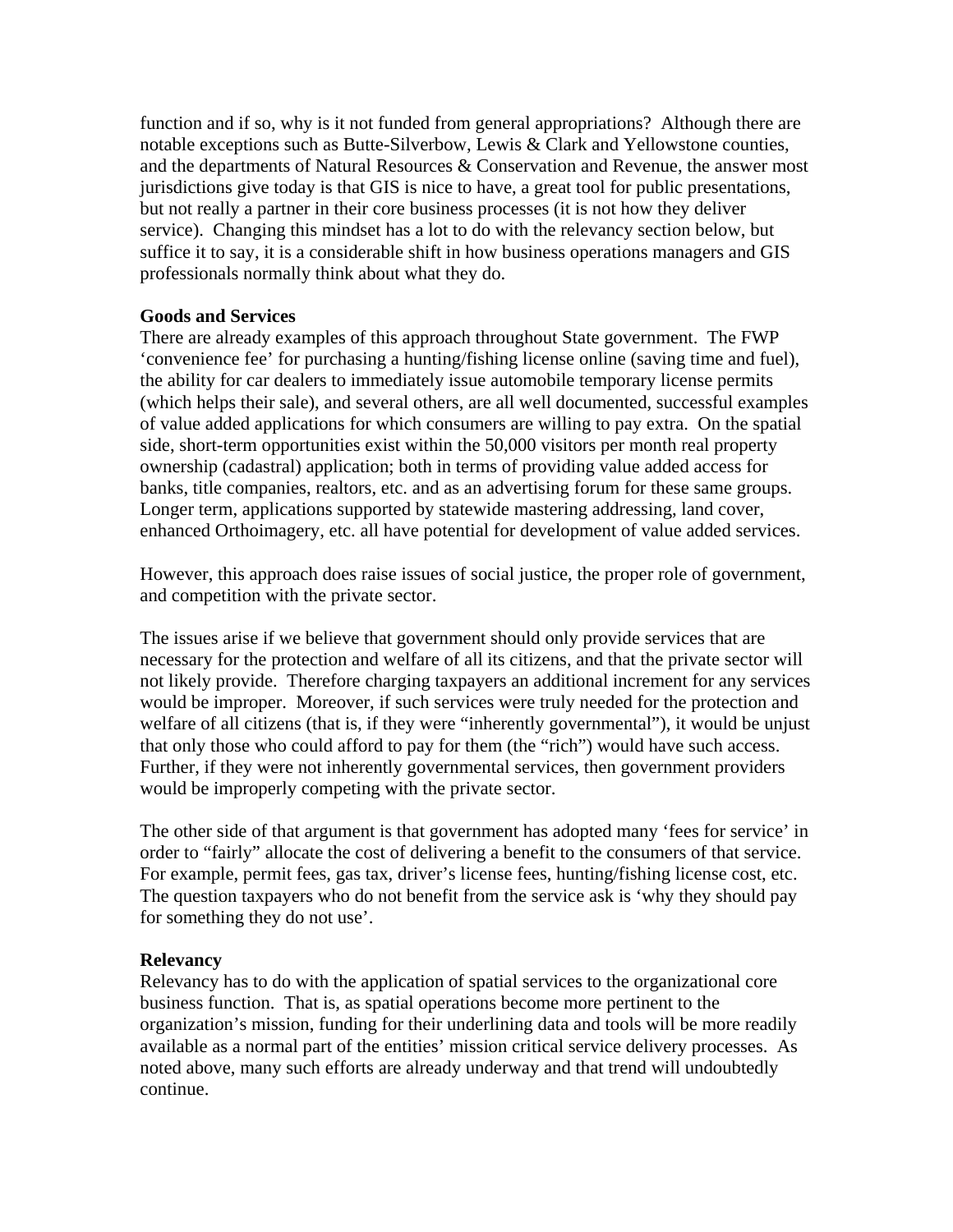However, this is not a short-term solution. Core business systems are complex and have evolved over years of growth and changing technology. Practitioners must find opportunities (e.g., major replacement of a legacy system) and business champions who support implementation of spatial tools that deliver core business functions cheaper, faster and better.

If done properly, there should be multiple opportunities for funding. First, because the spatial assets are part of the core business function, general appropriation dollars will be available just as they are available to support the manual and automated core business functions of today. A second alternative is to develop incentive-based funding methodologies that split real dollar cost savings between agency general budget categories and support for spatial activities. Interestingly, artificially limiting these incentive-based approaches to intra-organizational or even intra-divisional boundaries is not necessary; cross organizational (i.e., agency to agency, division to division) cooperation/sharing, including funding, are not just possible, but should be encouraged.

# **Funding**

There is no doubt that any funding proposal must contain several alternative approaches; a funding package that fairly and reasonably allocates the burden across the benefactors. Given that conclusion, the proposal must contain elements of the four general mechanisms - taxes and fees, external sources, goods and services, and relevancy. What portion of the spatial investment will come from each source will vary over time. However, it is critical to understand that each funding instrument should contribute to some part of the package and funding distribution should be over the entire governmental GIS community.

With this perspective and with the understanding that some proposals will influence other levels of government, the rest of the paper analyzes short and long-term funding proposals for the State of Montana government.

However, as a final thought on multi-jurisdictional funding, I recommend that MAGIP and the GIO work jointly to develop and advocate for some very specific short and longterm funding proposals that cross various governmental authority layers.

## **Short-term**

The State's 2010-2011 Biennium EPP (Executive Planning Process) budget cycle has already begun. Agencies are drafting their funding requests. The GIO has submitted an EPP request to fund the Base Map Service Center using State General Funds and the MLIA \$240,000 coordination funds; if adopted, no additional MLIA grant funding will be required. Further, the Base Map Service Center will continue developing transactionbased tools that have the potential to generate long-term funding mechanisms.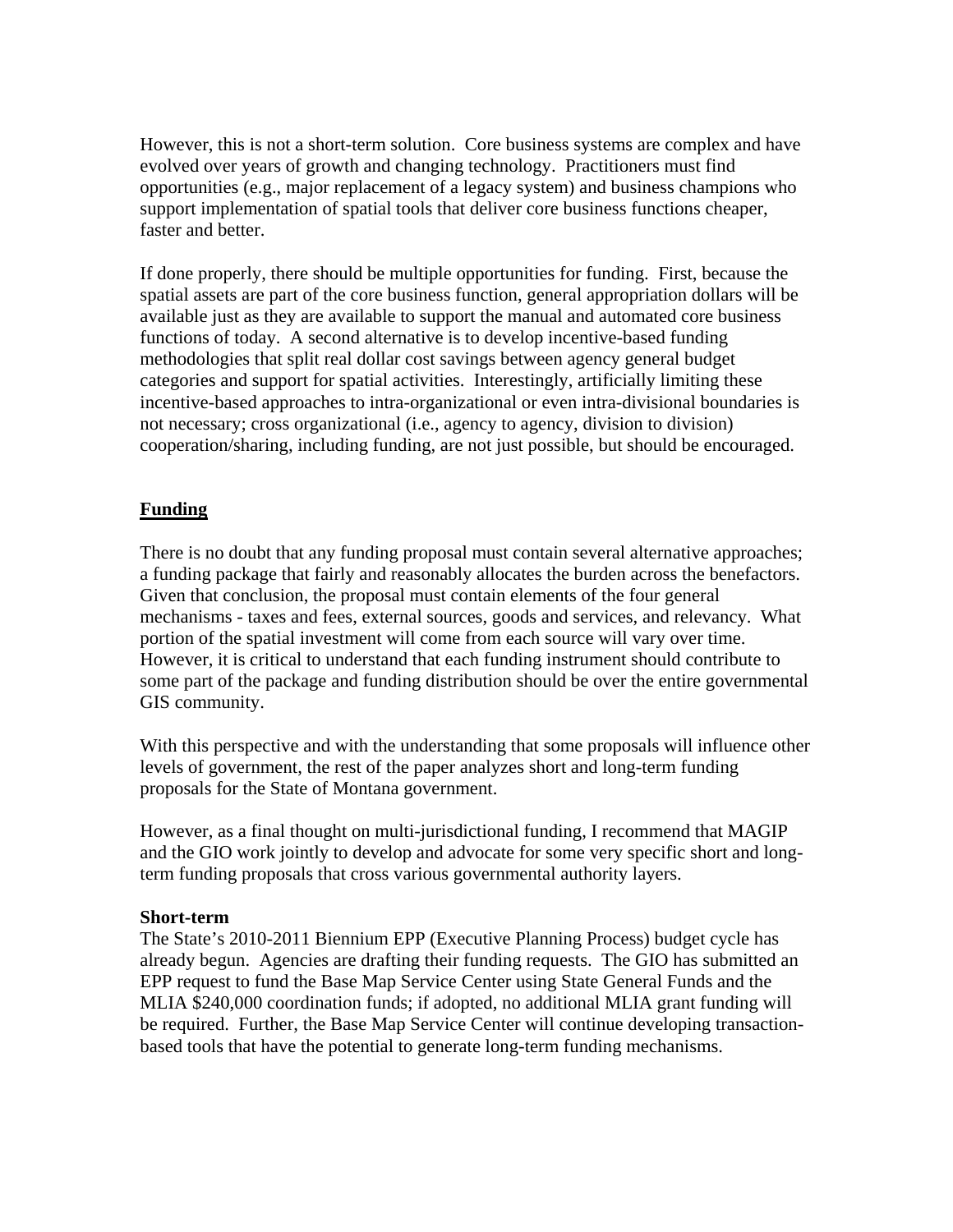Estimates for the State match for the 2009/2010 National Agricultural Imagery Program (NAIP) is between \$1,000,000 and \$1,500,000 (2005 NAIP was \$750,000). A request by the Base Map Service Center (BMSC) to the MLIA Council for a recommendation on setting aside approximately \$300,000 in MLIA funds for the 2009/2010 NAIP is pending. The GIO has also met with several agencies on funding for the NAIP and requested that they: 1) accrue FY2008 and/or FY2009 year end funds via a Service Level Agreement (SLA) with ITSD, and/or 2) submit FY2010/2011 EPP requests for NAIP funding. The GIO will continue contacting state and federal partners, private sector organizations and local governments to pursue other potential funding sources.

## **Long-term**

In addition to the above funding mechanisms, the more likely opportunities for improved funding at the State level include 1) General Fund – Ongoing and OTO, 2) Transaction– based revenue, 3) Relevancy of spatial applications to core business functions.

On-going General Fund support requires accepting that certain base spatial data and functionality is the responsibility of the State of Montana. For example, if knowledge about the critical infrastructure (e.g., location of hospitals, police stations, key bridges) is necessary to the welfare and safety of all Montana citizens, then funding for collecting/maintaining that data in a manner that provides decision-makers with critical facts and analytical tools is a necessary core government function, and funding should be commensurate with that value.

Transaction-based revenue is a new way of thinking about how we distribute and pay for spatial-based information. It does not assume that the State 'sells' the data - the data is public and should be treated as such. However, it does assume the State can charge for certain 'value-added' services related to that information. For example, the State's Cadastral (parcel) information gets over 50,000 visitors per month, most of which are banks, title companies and real estate agents. They might be very willing to pay for faster, more directly focused (to their business needs), and more convenient tools. In addition, allowing paid advertising on the Cadastral site could be a mechanism for these same private sector organizations to reach a target-audience of person's interested in the real estate industry.

One responsibility of the GIO is to advocate for implementation of GIS within the State of Montana Government community. This entails an active marketing campaign to educate agency decision-makers and funding authorities on the value of spatially enabling business operations and reviewing opportunities to incorporate spatial analysis into legacy systems replacements. This is necessarily a project-by-project approach, where evaluating the cost-benefit of assimilating spatial tools into State of Montana business operations is inherent in every major technological undertaking. Fundamentally, tying the future of GIS to agency business operations is the only way to ensure long-term sustainability.

Long-term, there is the possibility of adding 'GIS fees' to existing government service fees/taxes (e.g., gas tax) but in reality, if this happens it will not come about as a